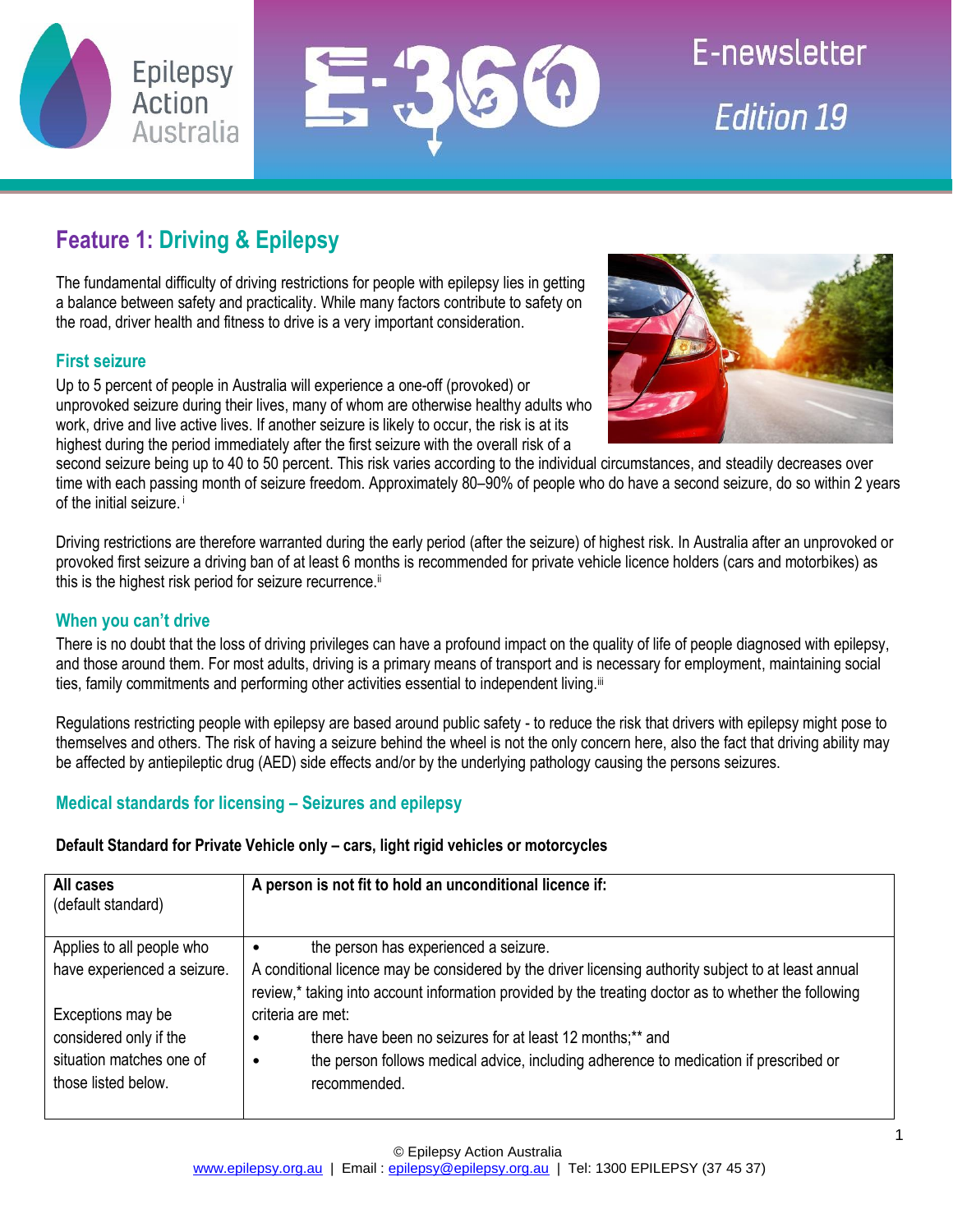

| * If a driver undergoing treatment for epilepsy has experienced an extended seizure free period (more |
|-------------------------------------------------------------------------------------------------------|
| than 10 years) the driver licensing authority may consider reduced review requirements based on       |
| independent specialist advice (refer to section 3.3.7                                                 |
| Independent experts/panels).                                                                          |
| ** Shorter seizure-free periods may be considered by the driver licensing authority if the person's   |
| situation matches one of those in the remainder of this table.                                        |
|                                                                                                       |

*Exert from: Assessing Fitness to Drive 2017, page 89* This is not a complete version of this table or standards. This is the standard that applies to all drivers who have had a seizure unless *their situation matches one of a number of defined situations listed in the table in Assessing Fitness to Drive (LINK http://www.austroads.com.au/drivers-vehicles/assessing-fitness-to-drive ). There are situations that are associated with a lower risk of a seizure-related crash and therefore driving may be resumed after a shorter period of seizure freedom than required under the default standard.*

State and territory driver licensing authorities (DLAs) have the ultimate responsibility of deciding whether a person with epilepsy should receive a driving license. However, in practice, the DLAs need to communicate with the treating doctor to make this decision.

# **Conditional license**

### **Variations to the default standard**

There are several situations in which a variation from the above default standard may be considered by the DLA to allow an earlier return to driving. These are:

- seizures in childhood
- first seizure
- epilepsy treated for the first time
- acute symptomatic seizures
- 'safe' seizures
- seizures only in sleep
- seizures in a person previously well controlled
- exceptional circumstances.

In most cases, exceptions to the default standard will be considered only for private vehicle drivers.

#### **Other factors that may influence licensing status**

A number of factors may influence the management of epilepsy with regards to driving and licensing. These include:

- epilepsy treated by surgery
- not taking medication as prescribed
- stopping or changing anti-epileptic medication
- a seizure causing a crash
- resumption of an unconditional licence.

It is good practice for any person who has a first seizure to be referred to a specialist, where available, for accurate diagnosis of the specific epilepsy type so that the right treatment is started and all the risks associated with epilepsy, including driving, can be explained. An annual medical review is also recommended.

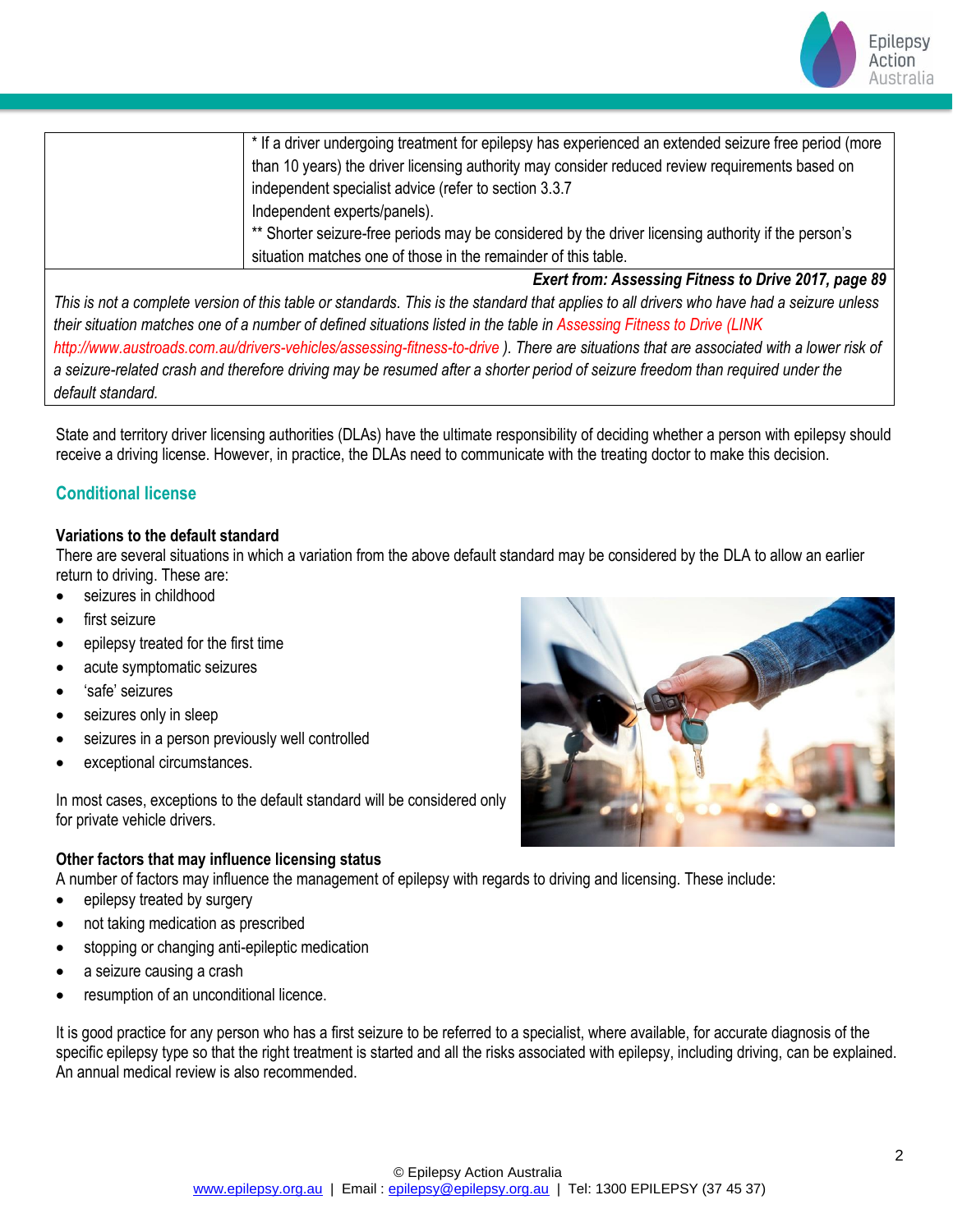

Ultimately, driving safety in epilepsy relies on the judgment of the person with epilepsy and their compliance with regulations and medical advice. A stronger understanding of the effects of different types of seizures on consciousness and driving ability may help remove driving restrictions for those who pose little risk to themselves and others, potentially improving the quality of life among people living with epilepsy.

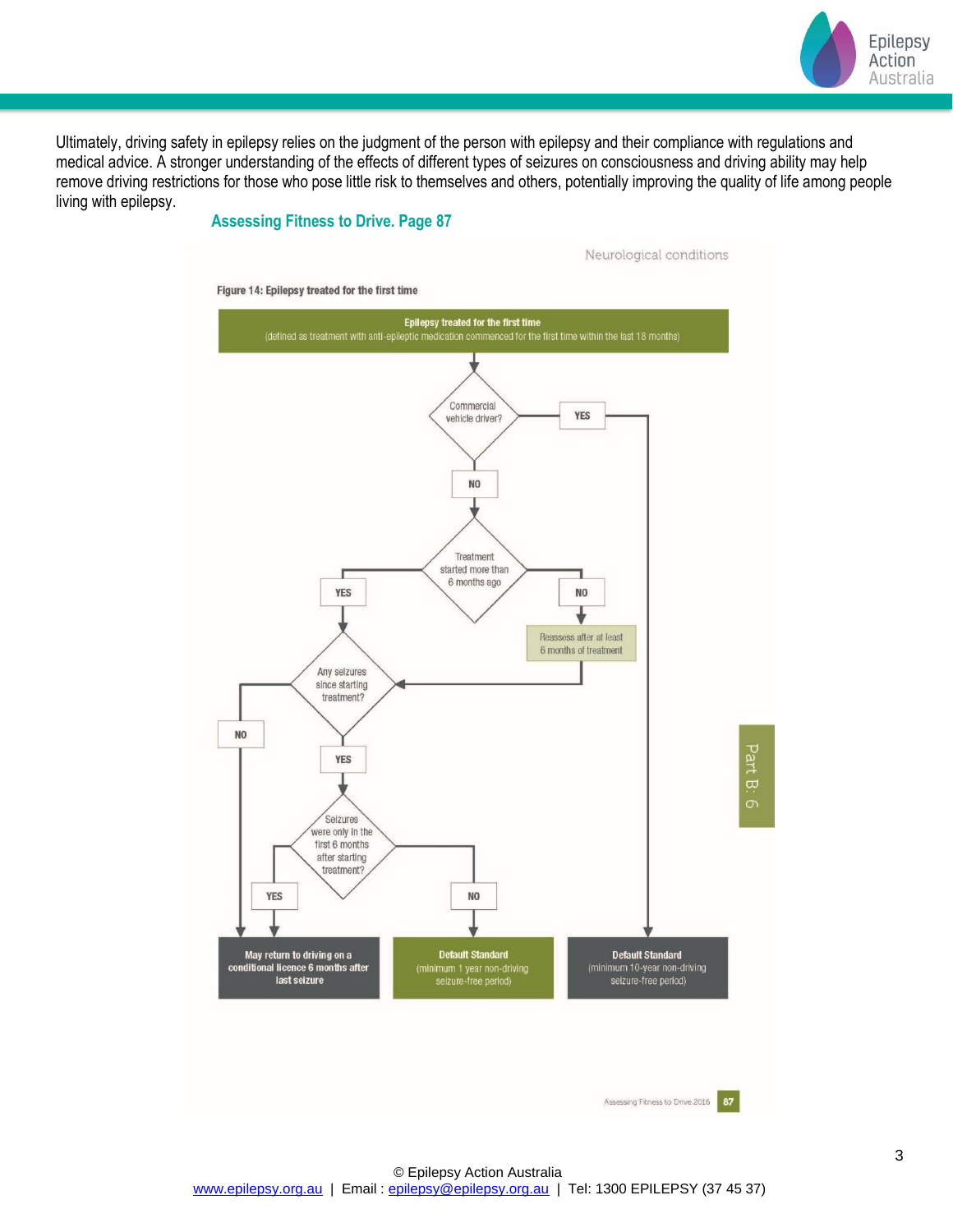

## <span id="page-3-0"></span>**Advice to licence holders iv**

All licence holders should be advised of the following general principles for safety when driving. The person:

- must continue to take anti-epileptic medication regularly as prescribed.
- should get adequate sleep and not drive when sleepdeprived.
- should avoid circumstances, or the use of substances (e.g. excessive alcohol), that are known to increase the risk of seizures.

If a person refuses to follow a treating doctor's recommendation to take anti-epileptic medication, the person will most likely be assessed as not fit to drive.

## **Returning to driving**

In general, responsible people with well-managed epilepsy (demonstrated by an appropriate seizure-free period and compliance with treatment and other recommendations) may be considered by the DLA to be fit to drive a private vehicle. Every case is assessed individually. A license is usually returned after sufficient time has passed without further seizures (with or without medication) to allow the risk to reach an acceptably low level. If a second seizure occurs (except on the same day as the first), the risk of recurrence is much higher and the standards for epilepsy treated for the first time will apply (see diagram above and refer to Assessing Fitness to Drive page 86[\).](#page-3-0)<sup>iv</sup>

Because a driving licence is vital for some people to continue work, maintain independence and recreation, and reduce social isolation, the risk of it being withdrawn or not returned, can understandably evoke strong emotions and reactions. People with recurrent seizures who continue to drive put themselves and the community at risk.

People who drive without seizure control may be liable if they continue to drive knowing that they have a condition that is likely to adversely affect safe driving. Drivers should be aware that there may be long-term financial, insurance and legal consequences where there is failure to report an impairment to their DLA.

Conditional licences rely on the person being responsible for management of their condition, including taking medications as prescribed in conjunction with the support of a health professional and regular review.<sup>v</sup>

## **A Note About License Plate Recognition**

All Australian states and territories now use both fixed and mobile automatic number plate recognition Automatic Number Plate Recognition (ANPR) systems.

Fitted to police vehicles, the technology is used to accurately scan vehicle number plates which are then checked against a database which combines two lists from the DLA, the first is of registered vehicles and the other is of driving license holders. The database cross references this information and a "hotlist" of number plates is created.

The database list includes licence plates that have been cancelled, unregistered, reported as stolen, or whose owners are wanted in connection with a crime. Because the recorded database is very much vehicle-focused and not about the individual, so when a person has lost their licence or never held a license and are the registered owner of a vehicle, this would then activate an alert regardless of who is driving the vehicle, in this case usually the partner or the kids. This would be resolved with a simple matter of a basic licence check however can become inconvenient when particular local areas are targeted.

*The content in this article refers to private vehicle driving licenses. Commercial licenses have stricter criteria and restrictions.*

*License regulations can seem complex. If you need to clarify any of this information, call us on 1300 37 45 37 or email* [epilepsy@epilepsy.org.au](mailto:epilepsy@epilepsy.org.au) *or speak to your doctor.*

*For more extensive information in regard to driving and health conditions, visit Austroads - Fitness to Drive*  [http://www.austroads.com.au/drivers-vehicles/assessing](http://www.austroads.com.au/drivers-vehicles/assessing-fitness-to-drive)[fitness-to-drive](http://www.austroads.com.au/drivers-vehicles/assessing-fitness-to-drive)

#### **References:**

<sup>1</sup> Berg, Anne T. (2008) Risk of recurrence after a first unprovoked seizure. *Epilepsia*, 49(Suppl. 1):13–18, 200[8https://onlinelibrary.wiley.com/doi/epdf/10.1111/j.1528-](https://onlinelibrary.wiley.com/doi/epdf/10.1111/j.1528-1167.2008.01444.x)

[1167.2008.01444.x](https://onlinelibrary.wiley.com/doi/epdf/10.1111/j.1528-1167.2008.01444.x) 

<sup>1</sup> Brown, J.W., Lawn, N.D., Lee, J.O., & Dunne, J.W. (2015). When is it safe to return to driving following first-ever seizure? Journal of neurology, neurosurgery, and psychiatry, 86 1, 60-4.

[https://pdfs.semanticscholar.org/abba/c8c7a9b38a0d4943354a9289c6d1b50](https://pdfs.semanticscholar.org/abba/c8c7a9b38a0d4943354a9289c6d1b50472a5.pdf?_ga=2.152484665.1474930587.1534821810-1274347625.1534821810) [472a5.pdf?\\_ga=2.152484665.1474930587.1534821810-](https://pdfs.semanticscholar.org/abba/c8c7a9b38a0d4943354a9289c6d1b50472a5.pdf?_ga=2.152484665.1474930587.1534821810-1274347625.1534821810) [1274347625.1534821810](https://pdfs.semanticscholar.org/abba/c8c7a9b38a0d4943354a9289c6d1b50472a5.pdf?_ga=2.152484665.1474930587.1534821810-1274347625.1534821810)

 $1$  Chen, William C. et al. (2014). Epilepsy and driving: Potential impact of transient impaired consciousness. Epilepsy & Behavior, Volume 30 , 50 – 57. [https://www.epilepsybehavior.com/article/S1525-5050\(13\)00490-3/fulltext](https://www.epilepsybehavior.com/article/S1525-5050(13)00490-3/fulltext)

<sup>1</sup> Austroads. Assessing Fitness to Drive (Updated 2017).

<sup>1</sup> Austroads. Assessing Fitness to Drive (Updated 2017).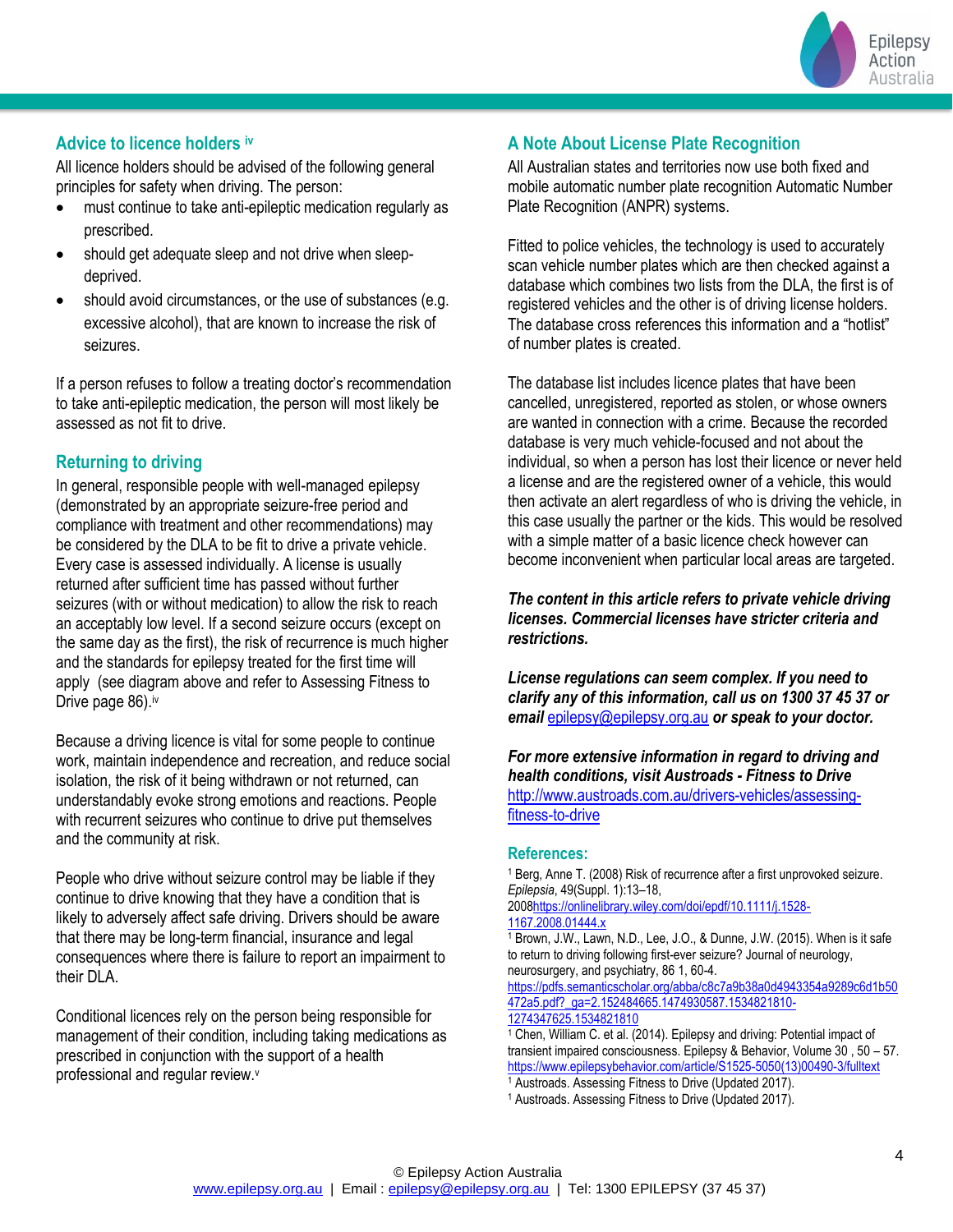

# **Feature 2: What's new?**

This is an update of a number of new products and services that have recently come to our attention and we think may be helpful for some people. There may be other similar products and services available.



## **Apps**

*Emergency services App for adults and children* <http://emergencyapp.triplezero.gov.au/>

### **Triple Zero**

The Emergency+ app is a free app developed by Australia's emergency services and their Government and industry partners. The app uses GPS functionality built into smart phones to help a Triple Zero (000) caller provide critical location details required to mobilise emergency services. <https://itunes.apple.com/au/app/emergency/id691814685?mt=8>

### **Teach your children 000**

Kids will learn about how to deal confidently with and get help in an emergency, by playing games and solving problems. They'll learn about safety messages and hear what happens when you call Triple Zero (000). Along the way they will meet the "Zeros" as they are guided step by step through the game[.https://itunes.apple.com/au/app/triple-zero-kids](https://itunes.apple.com/au/app/triple-zero-kids-challenge/id679476707?mt=8)[challenge/id679476707?mt=8](https://itunes.apple.com/au/app/triple-zero-kids-challenge/id679476707?mt=8)

#### *Stress and anxiety* **Smiling Mind (Free)**

Offers a unique web and app-based tool developed by psychologists and educators to help bring balance to people's lives. With programs are designed to assist people in dealing with the pressure, stress and challenges of daily life. They offer programs for:

- Children of all ages
- **Adults**
- Sport
- Mindfulness in Education
- Mindfulness in the Workplace <https://www.smilingmind.com.au/smiling-mind-app/>

#### **HeadSpace**

Headspace is the simple way to reframe stress. Sleep trouble? Meditation creates the ideal conditions for a good night's rest. Relax with guided meditations and mindfulness techniques that bring calm, wellness and balance to your life in just a few minutes a day.

[https://www.headspace.com/headspace-](https://www.headspace.com/headspace-meditation-app)

## **Pacifica**

Stress, anxiety, and depression can get in the way of you living your life. Pacifica gives you psychologist-designed tools to address them based on Cognitive Behavioral Therapy, mindfulness meditation, relaxation, and mood/health tracking. <https://www.thinkpacifica.com/>

### **Concussion Recognition and Response (Free)**

Helps coaches and parents recognise whether an individual is exhibiting/reporting the signs and symptoms of a suspected concussion. In less than 5 minutes, the app allows a coach or parent to respond quickly to determine whether to remove the child from play and the need for further medical examination. [https://itunes.apple.com/us/app/concussion-recognition](https://itunes.apple.com/us/app/concussion-recognition-response/id436009132?mt=8)[response/id436009132?mt=8](https://itunes.apple.com/us/app/concussion-recognition-response/id436009132?mt=8)

## **BrainKit TaskPlanner ™ (Free)**

Helps guide those with prospective memory difficulties along their path toward recovery. Through an easy-to-use interface, the planner allows users and/or caregivers to define daily tasks, breaking them down into individual, simple steps. It then guides the user, step-by-step, as they perform these tasks in real time. [https://itunes.apple.com/us/app/brainkit](https://itunes.apple.com/us/app/brainkit-taskplanner/id913595473?mt=8)[taskplanner/id913595473?mt=8](https://itunes.apple.com/us/app/brainkit-taskplanner/id913595473?mt=8)

#### **MedAdvisor**

MedAdvisor is revolutionary software that puts a virtual pharmacist, 'Pharmacist Phil' on your smart phone, tablet or PC. MedAdvisor connects with your local pharmacy to help you take medication safely, effectively and on-time. Plus it's entirely FREE. <https://www.medadvisor.com.au/Home/Landing>

## **Safety Products**

#### **Drop Support**

This is a new product designed to make it safer for people who have falls and drop attacks. The Drop Support harness is a unique, upper body harness that wraps around the user's waist, chest and torso, with an attached central handle running the length of the torso. The support handle is a point of contact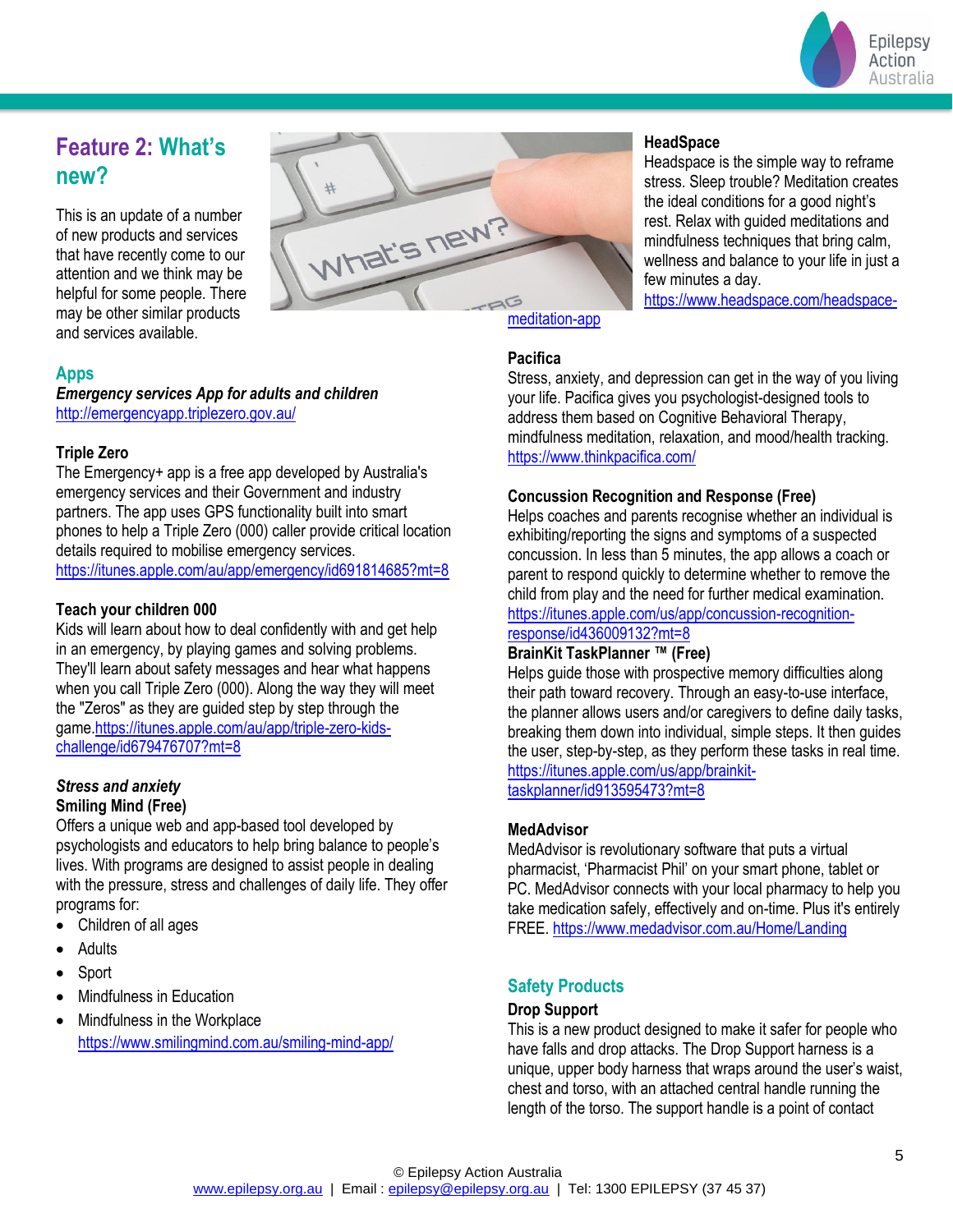

between the user of the harness and the person assisting the user

For 30% discount (Australian users) use the Promo Code: DROP30

For more information go to<https://www.dropsupports.com/>

#### **Websites**

**New mums.** MumSpace is Australia's new one-stop website supporting the mental health and emotional wellbeing of pregnant women, new mums and their families. MumSpace is designed to connect you quickly with the level of support you need, from advice and support in the transition to parenthood, to effective online treatment programs for perinatal depression and anxiety. The resources on MumSpace will help you 'stepup' to whichever level of support suits you best. MumSpace is also a resource for your healthcare professional. <https://www.mumspace.com.au/>

**Wonder Moms.** Wonder Moms is a project by three moms to share real talk, helpful information, and practical advice with parents of kids who have intellectual disabilities, Down syndrome, autism, language and speech delays, deafness, chronic illness, and traumatic brain injury. <http://wondermoms.org/>

### **Conference**

**Foetal Anticonvulsant Syndrome NZ** are holding a "Meeting of the Minds" conference on 24-25 January 2019. With the medical knowledge versus the reality of living with foetal anticonvulsant syndrome (FACS), it is time that there is a meeting of the minds. Together, working collaboratively, there can be a reduction of FACS, and for those already affected the opportunity to assist and empower them to reach their full potential. It is about collaboration, a holistic approach, equal partnership conversations, informed consent, and making a positive change. Everyone's voice is valid.

If you are interested in attending or speaking go to [http://www.facsnz.com/new-events/2019/1/24/facs-conference](http://www.facsnz.com/new-events/2019/1/24/facs-conference-meeting-of-the-minds)[meeting-of-the-minds](http://www.facsnz.com/new-events/2019/1/24/facs-conference-meeting-of-the-minds)

# **In the News – The latest on epilepsy**

**Laser surgery offers less invasive treatment of medication resistant epilepsy** A Swiss hospital in

Lausanne carries out first



MRI-guided procedure of its type in Europe. It eliminates the need for open brain surgery. This procedure is not yet available in Australia.<http://optics.org/news/9/8/35>

#### **Spider venom contributing to a treatment for epilepsy**

A protein found in spider venom could help scientists design an effective medication for the treatment of Dravet Syndrome, a rare form of epilepsy.

<https://www.medicalnewstoday.com/articles/322702.php>

#### **Depression improved thanks to VNS**

Vagus nerve stimulation has been used as a treatment for epilepsy for over 20 years now. One of the positive side effects of this therapy was that it also reduces the symptoms of depression[. http://healthmedicinet.com/i/depression-patient](http://healthmedicinet.com/i/depression-patient-who-suffered-for-30-years-no-longer-suicidal-thanks-to-experimental-device/)[who-suffered-for-30-years-no-longer-suicidal-thanks-to](http://healthmedicinet.com/i/depression-patient-who-suffered-for-30-years-no-longer-suicidal-thanks-to-experimental-device/)[experimental-device/](http://healthmedicinet.com/i/depression-patient-who-suffered-for-30-years-no-longer-suicidal-thanks-to-experimental-device/)

#### **Incredibles 2 re-edited to meet standards for people with photosensitive epilepsy**

Disney has re-edited its new Pixar film Incredibles 2 to ensure it passes a test around flashing lights and patterns.

[https://www.epilepsy.org.uk/news/news/incredibles-2-re-edited](https://www.epilepsy.org.uk/news/news/incredibles-2-re-edited-meet-standards-around-flashes-and-patterns-affecting-people)[meet-standards-around-flashes-and-patterns-affecting-people](https://www.epilepsy.org.uk/news/news/incredibles-2-re-edited-meet-standards-around-flashes-and-patterns-affecting-people)

#### **New epilepsy medications have not improved outcomes**

Despite the availability of over 15 new drugs, overall seizure control in newly diagnosed patients has not fundamentally changed. [http://www.newswise.com/articles/meet-the-new](http://www.newswise.com/articles/meet-the-new-drug-same-as-the-old-drug-influx-of-new-epilepsy-medications-has-not-improved-outcomes)[drug-same-as-the-old-drug-influx-of-new-epilepsy-medications](http://www.newswise.com/articles/meet-the-new-drug-same-as-the-old-drug-influx-of-new-epilepsy-medications-has-not-improved-outcomes)[has-not-improved-outcomes](http://www.newswise.com/articles/meet-the-new-drug-same-as-the-old-drug-influx-of-new-epilepsy-medications-has-not-improved-outcomes)

#### **Modified Atkins diet in adults with epilepsy**

The modified Atkins diet is an easier alternative to the ketogenic diet and although responses vary, it has shown to reduce seizures in some people. It might worth trying in adult focal epilepsy.

[https://www.practiceupdate.com/c/70012/3/7/?elsca1=emc\\_ene](https://www.practiceupdate.com/c/70012/3/7/?elsca1=emc_enews_top-10&elsca2=email&elsca3=practiceupdate_neuro&elsca4=neurology&elsca5=newsletter&rid=MTM1NzAyODc4MzM2S0&lid=10332481)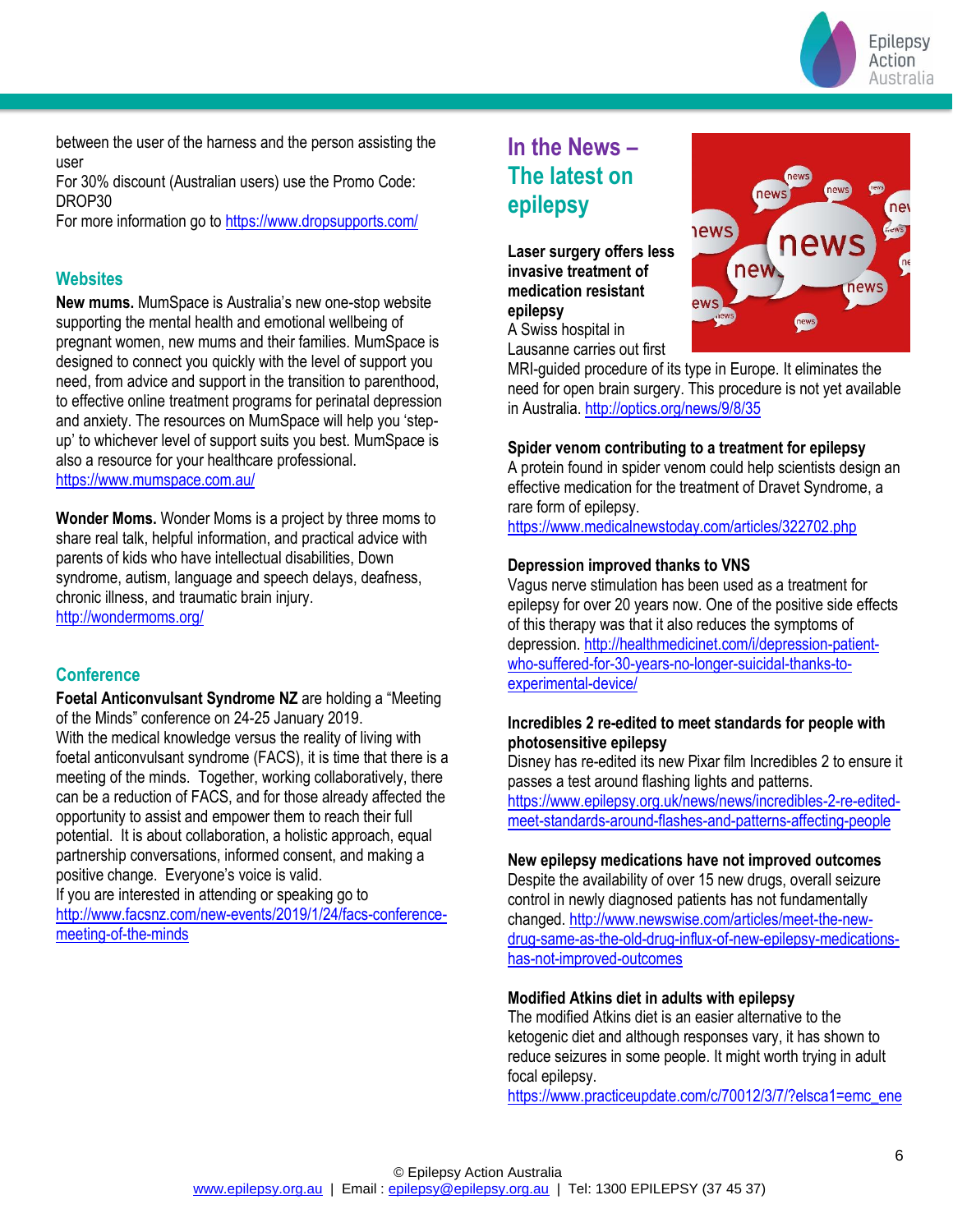

#### [ws\\_top-](https://www.practiceupdate.com/c/70012/3/7/?elsca1=emc_enews_top-10&elsca2=email&elsca3=practiceupdate_neuro&elsca4=neurology&elsca5=newsletter&rid=MTM1NzAyODc4MzM2S0&lid=10332481)

[10&elsca2=email&elsca3=practiceupdate\\_neuro&elsca4=neuro](https://www.practiceupdate.com/c/70012/3/7/?elsca1=emc_enews_top-10&elsca2=email&elsca3=practiceupdate_neuro&elsca4=neurology&elsca5=newsletter&rid=MTM1NzAyODc4MzM2S0&lid=10332481) [logy&elsca5=newsletter&rid=MTM1NzAyODc4MzM2S0&lid=10](https://www.practiceupdate.com/c/70012/3/7/?elsca1=emc_enews_top-10&elsca2=email&elsca3=practiceupdate_neuro&elsca4=neurology&elsca5=newsletter&rid=MTM1NzAyODc4MzM2S0&lid=10332481) [332481](https://www.practiceupdate.com/c/70012/3/7/?elsca1=emc_enews_top-10&elsca2=email&elsca3=practiceupdate_neuro&elsca4=neurology&elsca5=newsletter&rid=MTM1NzAyODc4MzM2S0&lid=10332481)

#### **Debate at epilepsy conference addresses opinions on medical cannabis for seizures**

At the 12th Asian & Oceanian Epilepsy Congress in July the pros and cons of medical cannabis and cannabis-derived products for epilepsy were debated. The debate drew an audience of more than 400 epilepsy specialists and neurologists. [http://www.newswise.com/articles/cannabis-for](http://www.newswise.com/articles/cannabis-for-epilepsy-debate-addresses-opinions-on-medical-marijuana-for-seizures)[epilepsy-debate-addresses-opinions-on-medical-marijuana-for](http://www.newswise.com/articles/cannabis-for-epilepsy-debate-addresses-opinions-on-medical-marijuana-for-seizures)[seizures](http://www.newswise.com/articles/cannabis-for-epilepsy-debate-addresses-opinions-on-medical-marijuana-for-seizures)

#### **Why do Australians self-medicate with cannabis?**

Australians who use illicit cannabis for medical reasons do so mainly to treat mental health issues, chronic pain, and sleep problems. An anonymous online survey of 1748 people was just prior to the 2016 legislation for frameworks for medicinal cannabis use being passed. [https://ajp.com.au/news/why-do](https://ajp.com.au/news/why-do-aussies-self-medicate-with-cannabis/)[aussies-self-medicate-with-cannabis/](https://ajp.com.au/news/why-do-aussies-self-medicate-with-cannabis/)

# **Q&As – Our service providers answer your questions**

**Q: I am unable drive my children to school because my seizures aren't controlled. Is there any way I can get some assistance with public transport costs? I live in NSW.**

A: In NSW, there is a School Student Transport Scheme (SSTS), which gives eligible school students free or subsidised travel between home and school, on NSW public transport, including trains, buses, ferries and light rail. Depending on where you're travelling, you may receive a free school travel pass, a School Opal card, or both.



- Years 3 to 6 (Primary): 1.6 kilometres straight line distance or 2.3 kilometres walking or further
- Years 7 to 12 (Secondary): 2 kilometres straight line distance or 2.9 kilometres walking or further.

The assessment of walking routes may only take into account the distance and suitability of pedestrian infrastructure. So, for instance if your children have to cross a major road or there are no footpaths in your area, it may be considered unsafe. However, they do expect the supervision of children walking to and from school is the responsibility of their parents and guardians.

School students are entitled to a half fare concession when travelling on public transport. Some transport providers also provide periodical ticket products at a discounted rate. You may wish to contact the transport providers to enquire about which ticket products best suit your needs.

If you are not approved, and you consider that there are special circumstances in your case, such as personal safety or financial hardship issues, you may apply to the SSTS Appeals Panel for an independent review of this decision.

#### **Q: Can I donate blood if I have epilepsy?**

A: In Australia, yes, as long as you haven't had a seizure for at least three years. In some cases the Red Cross blood service need a letter of approval from your doctor, so call 13 14 95 if you have any questions.

#### **Q: I'm wondering if I have laser waxing on my chin will cause me to have a seizure.**

A: It is unclear if you will be undergoing laser hair removal therapy or a form of waxing so I will answer for both therapies.

Waxing – unless you have seizures triggered by pain, stress, anxiety or heat

this form of hair removal is unlikely to trigger seizures.

Laser therapy – is also unlikely to trigger seizure activity. If you have been diagnosed with photosensitive seizures and would like to undergo the procedure I would advise you to cover your eyes to block any stimuli from the flashes of the laser. The laser flashes are most likely at a rate too low or slow to trigger a seizure, however although it is uncommon, people can rarely

To be eligible, you need to live a minimum distance from your school to be eligible for a free school travel pass. The minimum distance varies according to the year/grade you are enrolled in that calendar year:

• Years K to 2 (Infants): no minimum distance